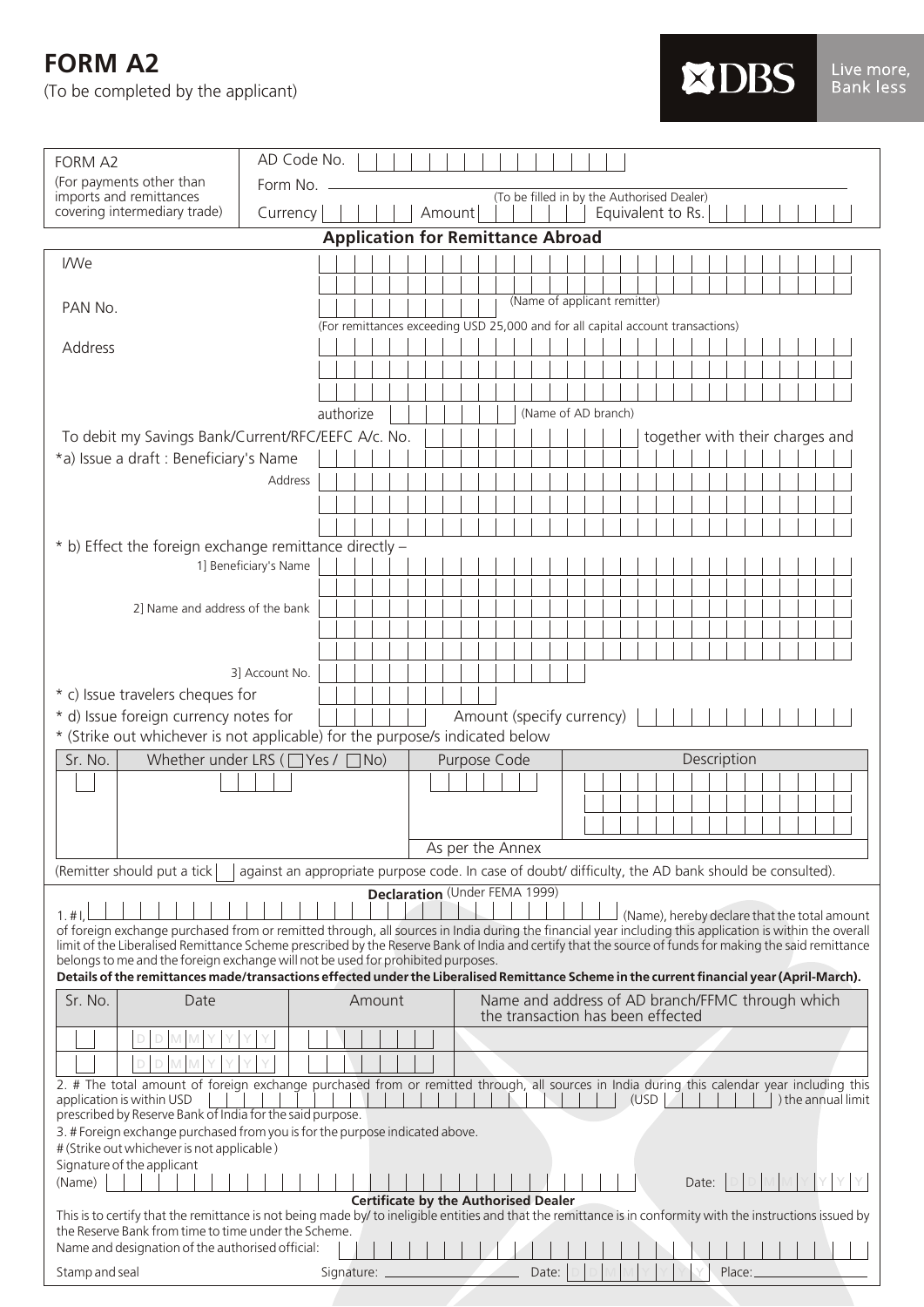## Purpose Codes for Reporting under FETERS

**A. Payment Purposes** (for use in BOP file)

| Gr.<br>No. | Purpose<br><b>Group Name</b>               | Purpose<br>Code | Description                                                                                                                                                                               |
|------------|--------------------------------------------|-----------------|-------------------------------------------------------------------------------------------------------------------------------------------------------------------------------------------|
| 00         | <b>Capital Account</b>                     | S0017           | Acquisition of non-produced non-financial assets (Purchase of intangible<br>assets like patents, copyrights, trademarks etc., land acquired by<br>government, use of natural resources) - |
|            |                                            | S0019           | Acquisition of non-produced non-financial assets (Purchase of intangible<br>assets like patents, copyrights, trademarks etc., use of natural resources) -<br>Non-Government               |
|            |                                            | S0026           | Capital transfers (Guarantees payments, Investment Grand given by the<br>government/international organisation, exceptionally large Non-life insurance<br>claims) - Government            |
|            |                                            | S0027           | Capital transfers (Guarantees payments, Investment Grand given by the Non-<br>government, exceptionally large Non-life insurance claims) - Non-Government                                 |
|            |                                            | S0099           | Other capital payments not included elsewhere                                                                                                                                             |
|            | <b>Financial Account</b>                   |                 |                                                                                                                                                                                           |
|            | Foreign Direct<br>Investments              | S0003           | Indian Direct investment abroad (in branches & wholly owned<br>subsidiaries) in equity Shares                                                                                             |
|            |                                            | S0004           | Indian Direct investment abroad (in subsidiaries and associates) in debt<br>instruments                                                                                                   |
|            |                                            | S0005           | Indian investment abroad - in real estate                                                                                                                                                 |
|            |                                            | S0006           | Repatriation of Foreign Direct Investment made by overseas Investors in India -<br>in equity shares                                                                                       |
|            |                                            | S0007           | Repatriation of Foreign Direct Investment in made by overseas Investors India -<br>in debt instruments                                                                                    |
|            |                                            | S0008           | Repatriation of Foreign Direct Investment made by overseas Investors in India -<br>in real estate                                                                                         |
|            | Foreign Portfolio<br>Investments           | S0001           | Indian Portfolio investment abroad - in equity shares                                                                                                                                     |
|            |                                            | S0002           | Indian Portfolio investment abroad - in debt instruments                                                                                                                                  |
|            |                                            | S0009           | Repatriation of Foreign Portfolio Investment made by overseas Investors in<br>$India - in equity shares$                                                                                  |
|            |                                            | S0010           | Repatriation of Foreign Portfolio Investment made by overseas Investors in<br>India - in debt instruments                                                                                 |
|            | <b>External Commercial</b><br>Borrowings   | S0011           | Loans extended to Non-Residents                                                                                                                                                           |
|            |                                            | S0012           | Repayment of long & medium term loans with original maturity above one<br>year received from Non-Residents                                                                                |
|            | Short term Loans                           | S0013           | Repayment of short term loans with original maturity up to one year<br>received from Non-Residents                                                                                        |
|            | <b>Banking Capital</b>                     | S0014           | Repatriation of Non-Resident Deposits (FCNR(B)/NR(E)RA                                                                                                                                    |
|            |                                            | S0015           | Repayment of loans & overdrafts taken by ADs on their own                                                                                                                                 |
|            |                                            | S0016           | Sale of a foreign currency against another foreign currency                                                                                                                               |
|            | <b>Financial Derivatives</b><br>and Others | S0020           | Payments made on account of margin payments, premium payment and<br>settlement amount etc. under Financial derivative                                                                     |
|            |                                            | S0021           | Payments made on account of sale of share under Employee stock option                                                                                                                     |
|            |                                            | S0022           | Investment in Indian Depositories Receipts (IDRs)                                                                                                                                         |
|            |                                            | S0023           | Opening of foreign currency account abroad with a bank                                                                                                                                    |
|            | External Assistance                        | S0024           | External Assistance extended by India. e.g. Loans and advances extended by<br>India to Foreign governments under                                                                          |
|            |                                            | S0025           | Repayments made on account of External Assistance received by India.                                                                                                                      |
| 01         | <b>Imports</b>                             | S0101           | Advance payment against imports made to countries other than Nepal and Bhutan                                                                                                             |
|            |                                            | S0102           | Payment towards imports- settlement of invoice other than Nepal and Bhutan                                                                                                                |
|            |                                            | S0103           | Imports by diplomatic missions other than Nepal and Bhutan                                                                                                                                |
|            |                                            | S0104           | Intermediary trade/transit trade, i.e., third country export passing through India                                                                                                        |
|            |                                            | S0108           | Goods acquired under merchanting / Payment against import leg of merchanting<br>trade*                                                                                                    |
|            |                                            | S0109           | Payments made for Imports from Nepal and Bhutan, if any                                                                                                                                   |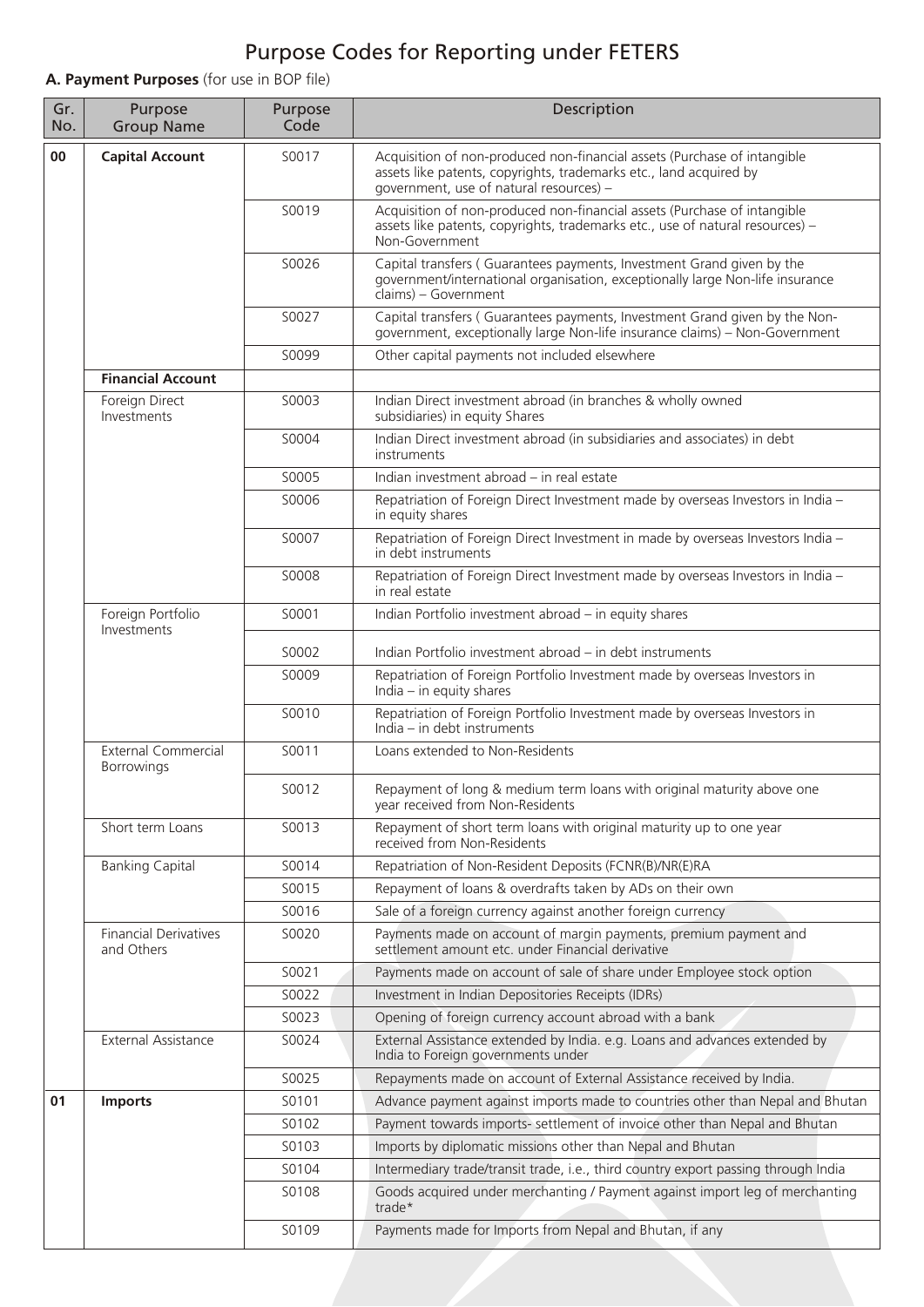| Gr.<br>No. | Purpose<br><b>Group Name</b>    | Purpose<br>Code | Description                                                                                                                                      |
|------------|---------------------------------|-----------------|--------------------------------------------------------------------------------------------------------------------------------------------------|
| 02         | <b>Transport</b>                | S0201           | Payments for surplus freight/passenger fare by foreign shipping companies<br>operating in India                                                  |
|            |                                 | S0202           | Payment for operating expenses of Indian shipping companies operating abroad                                                                     |
|            |                                 | S0203           | Freight on imports - Shipping companies                                                                                                          |
|            |                                 | S0204           | Freight on exports - Shipping companies                                                                                                          |
|            |                                 | S0205           | Operational leasing/Rental of Vessels (with crew) - Shipping companies                                                                           |
|            |                                 | S0206           | Booking of passages abroad - Shipping companies                                                                                                  |
|            |                                 | S0207           | Payments for surplus freight/passenger fare by foreign Airlines companies<br>operating in India                                                  |
|            |                                 | S0208           | Operating expenses of Indian Airlines companies operating                                                                                        |
|            |                                 | S0209           | Freight on imports - Airlines companies                                                                                                          |
|            |                                 | S0210           | Freight on exports - Airlines companies                                                                                                          |
|            |                                 | S0211           | Operational leasing / Rental of Vessels (with crew) - Airline companies                                                                          |
|            |                                 | S0212           | Booking of passages abroad - Airlines companies                                                                                                  |
|            |                                 | S0214           | Payments on account of stevedoring, demurrage, port handling charges<br>etc.(Shipping companies)                                                 |
|            |                                 | S0215           | Payments on account of stevedoring, demurrage, port handling charges,<br>etc.(Airlines companies)                                                |
|            |                                 | S0216           | Payments for Passenger - Shipping companies                                                                                                      |
|            |                                 | S0217           | Other payments by Shipping companies                                                                                                             |
|            |                                 | S0218           | Payments for Passenger - Airlines companies                                                                                                      |
|            |                                 | S0219           | Other Payments by Airlines companies                                                                                                             |
|            |                                 | S0220           | Payments on account of freight under other modes of transport (Internal<br>Waterways, Roadways, Railways, Pipeline transports and others)        |
|            |                                 | S0221           | Payments on account of passenger fare under other modes of transport (Internal<br>Waterways, Roadways, Railways, Pipeline transports and others) |
|            |                                 | S0222           | Postal & Courier services by Air                                                                                                                 |
|            |                                 | S0223           | Postal & Courier services by Sea                                                                                                                 |
|            |                                 | S0224           | Postal & Courier services by others                                                                                                              |
| 03         | <b>Travel</b>                   | S0301           | Business travel.                                                                                                                                 |
|            |                                 | S0303           | Travel for pilgrimage                                                                                                                            |
|            |                                 | S0304           | Travel for medical treatment                                                                                                                     |
|            |                                 | S0305           | Travel for education (including fees, hostel expenses etc.)                                                                                      |
|            |                                 | S0306           | Other travel (including holiday trips and payments for settling international credit<br>cards transactions)                                      |
| 05         | Construction<br><b>Services</b> | S0501           | Construction of projects abroad by Indian companies including import of goods<br>at project site abroad                                          |
|            |                                 | S0502           | Cost of construction etc. of projects executed by foreign companies in India.                                                                    |
| 06         | Insurance and                   | S0601           | Life Insurance premium except term insurance                                                                                                     |
|            | <b>Pension Services</b>         | S0602           | Freight insurance – relating to import & export of goods                                                                                         |
|            |                                 | S0603           | Other general insurance premium including reinsurance premium; and term life<br>insurance premium                                                |
|            |                                 | S0605           | Auxiliary services including commission on insurance                                                                                             |
|            |                                 | S0607           | Insurance claim Settlement of non-life insurance; and life insurance (only term<br>insurance)                                                    |
|            |                                 | S0608           | Life Insurance Claim Settlements                                                                                                                 |
|            |                                 | S0609           | Standardised guarantee services                                                                                                                  |
|            |                                 | S0610           | Premium for pension funds                                                                                                                        |
|            |                                 | S0611           | Periodic pension entitlements e.g. monthly quarterly or yearly payments of<br>pension amounts by Indian Pension Fund                             |
|            |                                 | S0612           | Invoking of standardised guarantees                                                                                                              |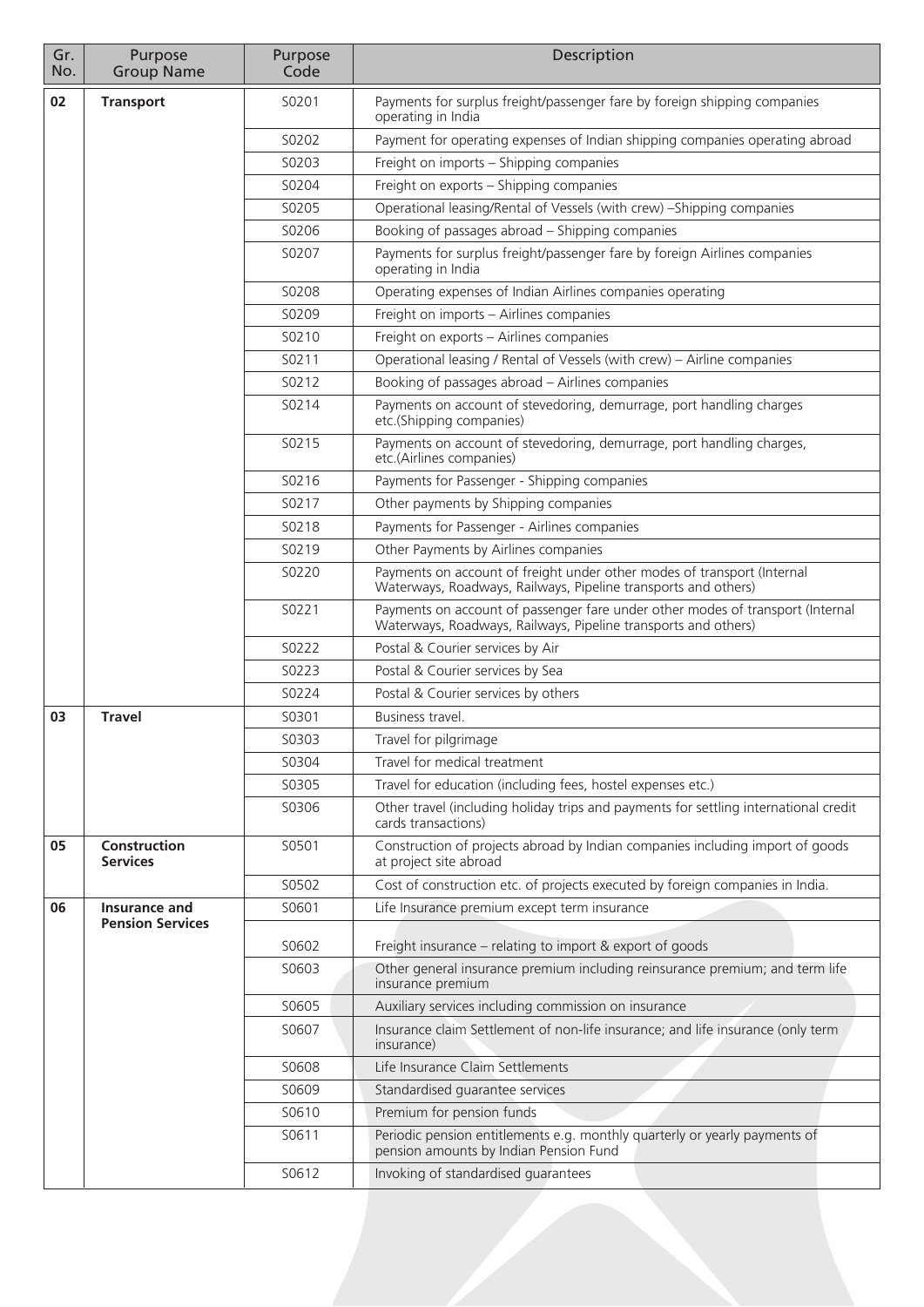| Gr.<br>No. | Purpose<br><b>Group Name</b>                     | Purpose<br>Code   | Description                                                                                                                                                                               |  |
|------------|--------------------------------------------------|-------------------|-------------------------------------------------------------------------------------------------------------------------------------------------------------------------------------------|--|
| 07         | <b>Financial Services</b>                        | S0701             | Financial intermediation, except investment banking - Bank charges, collection<br>charges, LC charges etc.                                                                                |  |
|            |                                                  | S0702             | Investment banking - brokerage, under writing commission                                                                                                                                  |  |
|            |                                                  | S0703             | Auxiliary services - charges on operation & regulatory fees, custodial services,<br>depository services etc.                                                                              |  |
| 08         | Telecommunication,<br>Computer &                 | S0801             | Hardware consultancy/implementation                                                                                                                                                       |  |
|            | <b>Information Services</b>                      | S0802             | Software consultancy / implementation                                                                                                                                                     |  |
|            |                                                  | S0803             | Data base, data processing charges                                                                                                                                                        |  |
|            |                                                  | S0804             | Repair and maintenance of computer and software                                                                                                                                           |  |
|            |                                                  | S0805             | News agency services                                                                                                                                                                      |  |
|            |                                                  | S0806             | Other information services- Subscription to newspapers,                                                                                                                                   |  |
|            |                                                  | S0807             | Off-site software imports                                                                                                                                                                 |  |
|            |                                                  | S0808             | Telecommunication services including electronic mail services and voice mail<br>services                                                                                                  |  |
|            |                                                  | S0809             | Satellite services including space shuttle and rockets etc.                                                                                                                               |  |
| 09         | Charges for the<br>use of intellectual           | S0901             | Franchises services                                                                                                                                                                       |  |
|            | property n.i.e                                   | S0902             | Payment for use, through licensing arrangements, of produced originals or<br>prototypes (such as manuscripts and films), patents, copyrights, trademarks and<br>industrial processes etc. |  |
| 10         | <b>Other Business</b><br><b>Services</b>         | S1002             | Trade related services - commission on exports / imports                                                                                                                                  |  |
|            |                                                  | S <sub>1003</sub> | Operational leasing services (other than financial leasing) without operating<br>crew, including charter hire- Airlines companies                                                         |  |
|            |                                                  | S1004             | Legal services                                                                                                                                                                            |  |
|            |                                                  | S1005             | Accounting, auditing, book-keeping services                                                                                                                                               |  |
|            |                                                  | S1006             | Business and management consultancy and public relations                                                                                                                                  |  |
|            |                                                  | S1007             | Advertising, trade fair service                                                                                                                                                           |  |
|            |                                                  | S1008             | Research & Development services                                                                                                                                                           |  |
|            |                                                  | S1009<br>S1010    | Architectural services<br>Agricultural services like protection against insects & disease, increasing of                                                                                  |  |
|            |                                                  |                   | harvest yields, forestry services.                                                                                                                                                        |  |
|            |                                                  | S1011             | Payments for maintenance of offices abroad                                                                                                                                                |  |
|            |                                                  | S1013<br>S1014    | <b>Environmental Services</b>                                                                                                                                                             |  |
|            |                                                  | S1015             | <b>Engineering Services</b><br>Tax consulting services                                                                                                                                    |  |
|            |                                                  | S1016             | Market research and public opinion polling service                                                                                                                                        |  |
|            |                                                  | S1017             | Publishing and printing services                                                                                                                                                          |  |
|            |                                                  | S1018             | Mining services like on-site processing services analysis of                                                                                                                              |  |
|            |                                                  | S1020             | Commission agent services                                                                                                                                                                 |  |
|            |                                                  | S1021             | Wholesale and retailing trade services.                                                                                                                                                   |  |
|            |                                                  | S1022             | Operational leasing services (other than financial leasing) without operating<br>crew, including charter hire- Shipping                                                                   |  |
|            |                                                  | S1023             | Other Technical Services including scientific/space services.                                                                                                                             |  |
|            |                                                  | S1099             | Other services not included elsewhere                                                                                                                                                     |  |
| 11         | Personal, Cultural<br>& Recreational<br>services | S1101             | Audio-visual and related services like Motion picture and video tape<br>production, distribution and projection services.                                                                 |  |
|            |                                                  | S1103             | Radio and television production, distribution and transmission services                                                                                                                   |  |
|            |                                                  | S1104             | Entertainment services                                                                                                                                                                    |  |
|            |                                                  | S1105             | Museums, library and archival services                                                                                                                                                    |  |
|            |                                                  | S1106             | Recreation and sporting activities services                                                                                                                                               |  |
|            |                                                  | S1107             | Education (e.g. fees for correspondence courses abroad)                                                                                                                                   |  |
|            |                                                  | S1108             | Health Service (payment towards services received from hospitals, doctors,<br>nurses, paramedical and similar services etc. rendered remotely or on-site)                                 |  |
|            |                                                  | S1109             | Other Personal, Cultural & Recreational services                                                                                                                                          |  |